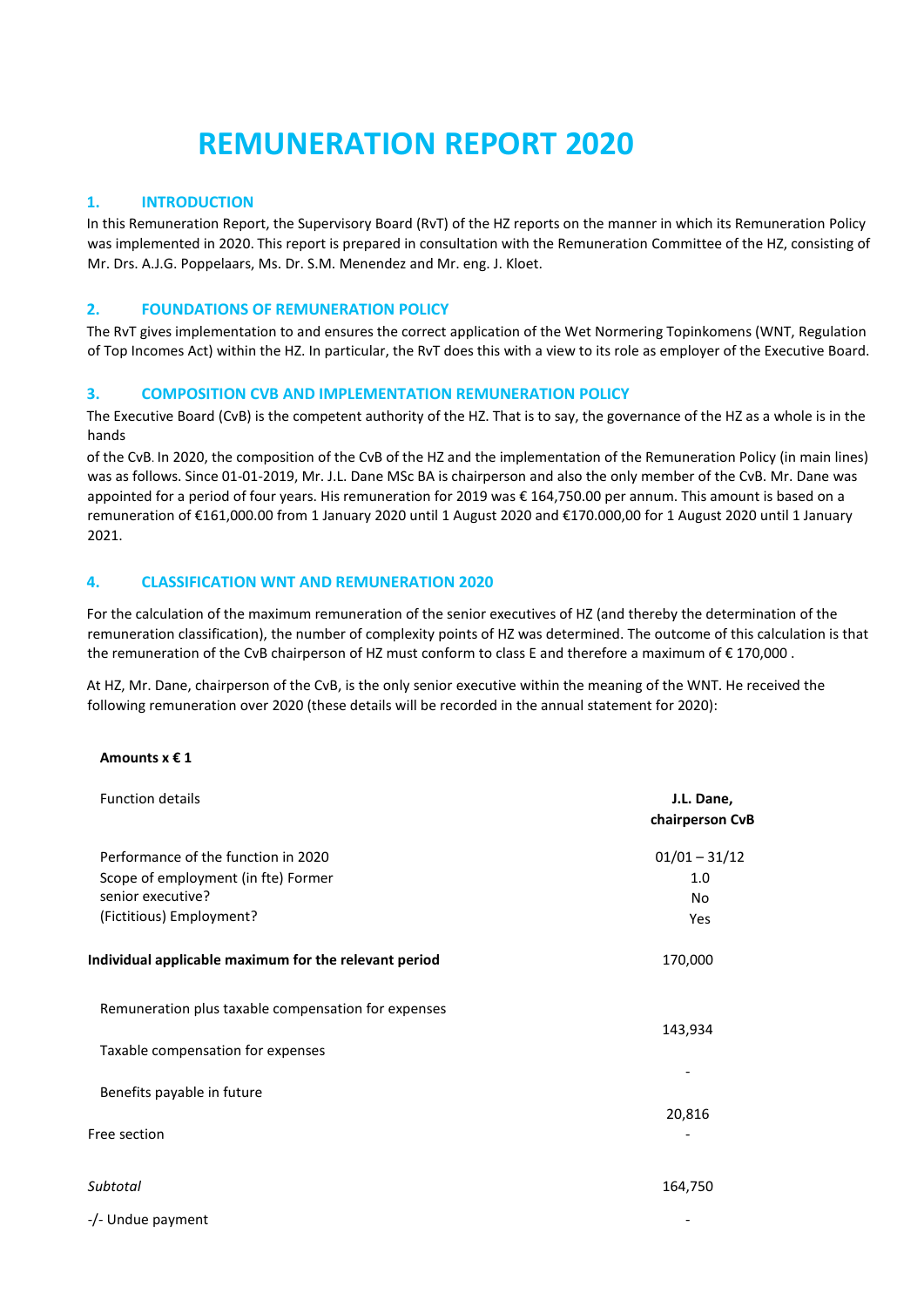Remuneration Report 2020 **1 1** 

Mr. Dane does not receive compensation for his commissionership at The Workzone BV (100% subsidiary of HZ holding BV, of which the Stichting HZ owns 100% of the shares).

## **5. FUNCTIONING EXECUTIVE BOARD AND OUTLOOK**

#### **Assessment Executive Board**

In the RvT it has been agreed that the Remuneration Committee shall annually assess the functioning of the chairperson of the CvB.

In that regard, the following agreements were made in the RvT:

- 1. The evaluation shall take place in the middle of 2020 (August, September);
- 2. The agreements made between Mr. Dane and the RvT concerning the performance of the HZ and the contribution to that performance by Mr. Dane as manager will be taken into consideration in the evaluation;
- 3. In the evaluation, the points of attention derived from the assessment, taken within the framework of the recruitment process undergone by Mr. Dane will also be considered;
- 4. The members of the Remuneration Committee organise interviews with representatives from the HZ organisation to arrive at a comprehensive image of the functioning of Mr. Dane.

Due to the corona measures, the organising of aforementioned interviews has proven difficult. On 26 August 2020, an evaluation interview took place between the members of the Remuneration Committee and the chairperson of the CvB, Mr. Dane.

During the evaluation interview, the focus was on the personal functioning of Mr. Dane, with the following points of attention: how is he managing the director of operations and the domain directors (including in the area of education), the workload, the type of leadership, and the personal development. In addition, the progress with regard to planning agreements of Mr. Dane as of April 2019 were discussed and updated. The Remuneration Committee has a good all-round impression about the functioning of Mr. Dane and has submitted a report about this to the RvT, containing the following advice:

1. To adopt the positive findings of the Remuneration Committee concerning the function of Mr. Dane; 2. In consequence of this, to determine the full remuneration of Mr. Dane as follows:

- a. His salary as of 1 August 2020 is €170,000.00 per year for a full-time appointment, in accordance with WNT salary classification E;
- b. A safety margin of €500.00 per year shall be observed, which means that the actual remuneration is € 500.00 less than the maximum for class E. If the safety margin is not or not entirely used, the unused share shall be paid out as salary.

In the meeting of the RvT of 7 September 2020, the evaluation of Mr. Dane on the above advice was clarified by the members of the Remuneration Committee. After discussion, the RvT has indicated it is satisfied about the functioning and the efforts of Mr. Dane. As a result of that, the RvT has decided to adopt the advice of the Remuneration Committee.

### **Changes WNT 2021 and consequences for the CvB**

For 2021, the total maximum WNT remuneration (education class E) was increased to € 177,000.00. Any possible impact of this increase (of €7,000.00) for the chairperson of the CvB was discussed by the Remuneration Committee on 7 December 2020. In the subsequent RvT - CvB meeting of 7 December, the Remuneration Committee made the recommendation to the RvT that the chairperson of the CvB be awarded a remuneration that equates to aforementioned maximum for class E, being €177,000.00, as of the commencement date of 1 January 2021. The RvT has adopted this recommendation.

### **Looking Ahead**

The chairperson of the CvB has spoken with the Remuneration Committee and the RvT about a possible extension of the appointment as chairperson. Mr. Dane expressed the desire to, after his present appointment, be able to continue to function as chairperson of the CvB at HZ. To this end, a change or a renewal of his current appointment is required. The RvT